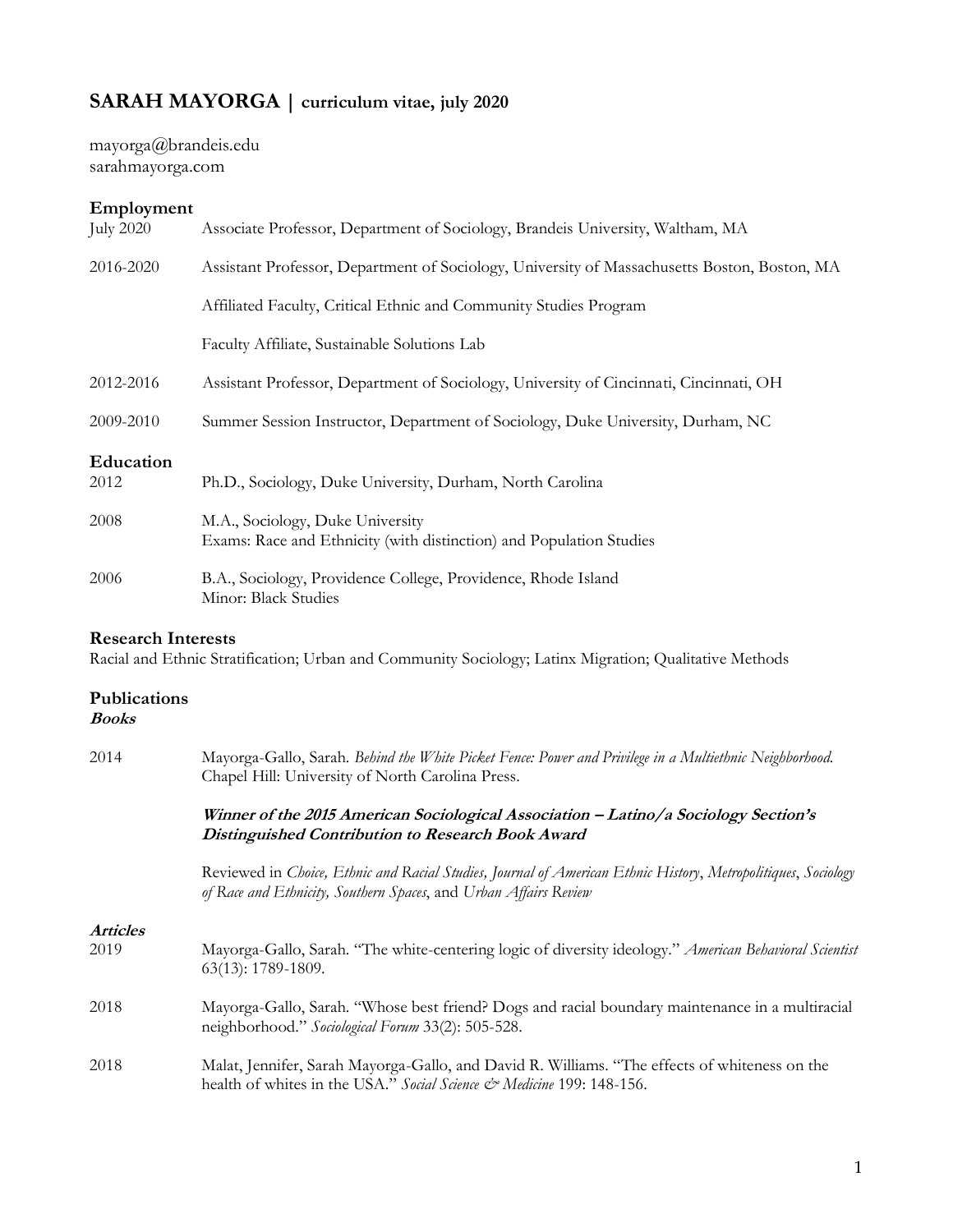| 2017                 | Smith, Candis Watts and Sarah Mayorga-Gallo. "The New Principle-Policy Gap: How Diversity<br>Ideology Subverts Diversity Initiatives." Sociological Perspectives 60(5): 889-911.                                                                                                        |
|----------------------|-----------------------------------------------------------------------------------------------------------------------------------------------------------------------------------------------------------------------------------------------------------------------------------------|
| 2017                 | Mayorga-Gallo, Sarah and Elizabeth Hordge-Freeman. "Between Marginality and Privilege: Gaining<br>access and navigating the field in multiethnic settings." <i>Qualitative Research</i> 17(4):377–394.                                                                                  |
| 2015                 | Mayorga-Gallo, Sarah. "'Aquí estamos a la fuerza:' Interracial relations in a new Latino/a<br>destination city." Sociologica 9(2).                                                                                                                                                      |
| 2009                 | Bonilla-Silva, Eduardo and Sarah Mayorga. "Si Me Permiten Hablar: Limitations of the Human<br>Rights Tradition to Address Racial Inequality." Societies without Borders 4:366-382.                                                                                                      |
| <b>Book Chapters</b> |                                                                                                                                                                                                                                                                                         |
| 2018                 | Mayorga-Gallo, Sarah. "People were not as friendly as I had hoped:' Black residential experiences<br>in two multiracial neighborhoods." In Black Politics in Transition: Immigration, Suburbanization, and<br>Gentrification, ed. Candis Watts Smith and Christina M. Greer. Routledge. |
| 2011                 | Hordge-Freeman, Elizabeth, Sarah Mayorga, and Eduardo Bonilla-Silva. "Exposing Whiteness<br>Because We Are Free: Emancipation Methodological Practice in Identifying and Challenging Racial                                                                                             |

2011 Bonilla-Silva, Eduardo and Sarah Mayorga. "'On (Not) Belonging: Why Citizenship Does Not Remedy Racial Inequality." In *State of White Supremacy: Racism, Governance, and the United States, eds.* Moon-Kie Jung, Joao H. Costa Vargas, and Eduardo Bonilla-Silva. Stanford University Press.

Practices in Sociology Departments." In *Rethinking Race and Ethnicity in Research Methods*, ed. John

#### **Other Publications**

Stanfield. Left Coast Press.

| 2019        | Mayorga-Gallo, Sarah. "How dogs help keep multiracial neighborhoods socially segregated." The<br>Conversation. http://theconversation.com/how-dogs-help-keep-multiracial-neighborhoods-socially-<br>segregated-116120<br>*Republished by Salon, Huffington Post, YES! Magazine, various local newspapers and online outlets |
|-------------|-----------------------------------------------------------------------------------------------------------------------------------------------------------------------------------------------------------------------------------------------------------------------------------------------------------------------------|
| 2019        | Mayorga-Gallo, Sarah. "How to realign views on diversity with institutional change." Scholars                                                                                                                                                                                                                               |
|             | Strategy Network Key Findings Brief. May 2019. https://scholars.org/contribution/how-realign-<br>views-diversity-institutional-change                                                                                                                                                                                       |
| 2016        | Mayorga-Gallo, Sarah. "Racism without Racists." The Wiley Blackwell Encyclopedia of Race, Ethnicity,<br>and Nationalism, eds. J. Stone, R. Dennis, P. Rizova, A. Smith, & X. Hou.                                                                                                                                           |
| 2015        | Mayorga-Gallo, Sarah. Review of "Post-Ghetto: Reimagining South Los Angeles," by John Sides<br>(ed.) in City and Community $14(2)$ : 233-235.                                                                                                                                                                               |
| In Progress |                                                                                                                                                                                                                                                                                                                             |
|             | Mayorga-Gallo, Sarah. Urban Shifts: Racial Capitalism in the Queen City. Under contract with the<br>University of North Carolina Press.                                                                                                                                                                                     |

### **Honors and Awards**

- 2015 Distinguished Contribution to Research Book Award. Latino/a Sociology Section, American Sociological Association.
- 2015 "Most Rigorous Course" (Social Construction of Whiteness); "Best Constructive Feedback;" and "Most Inspiring." Voted by graduate and undergraduate sociology students, University of Cincinnati.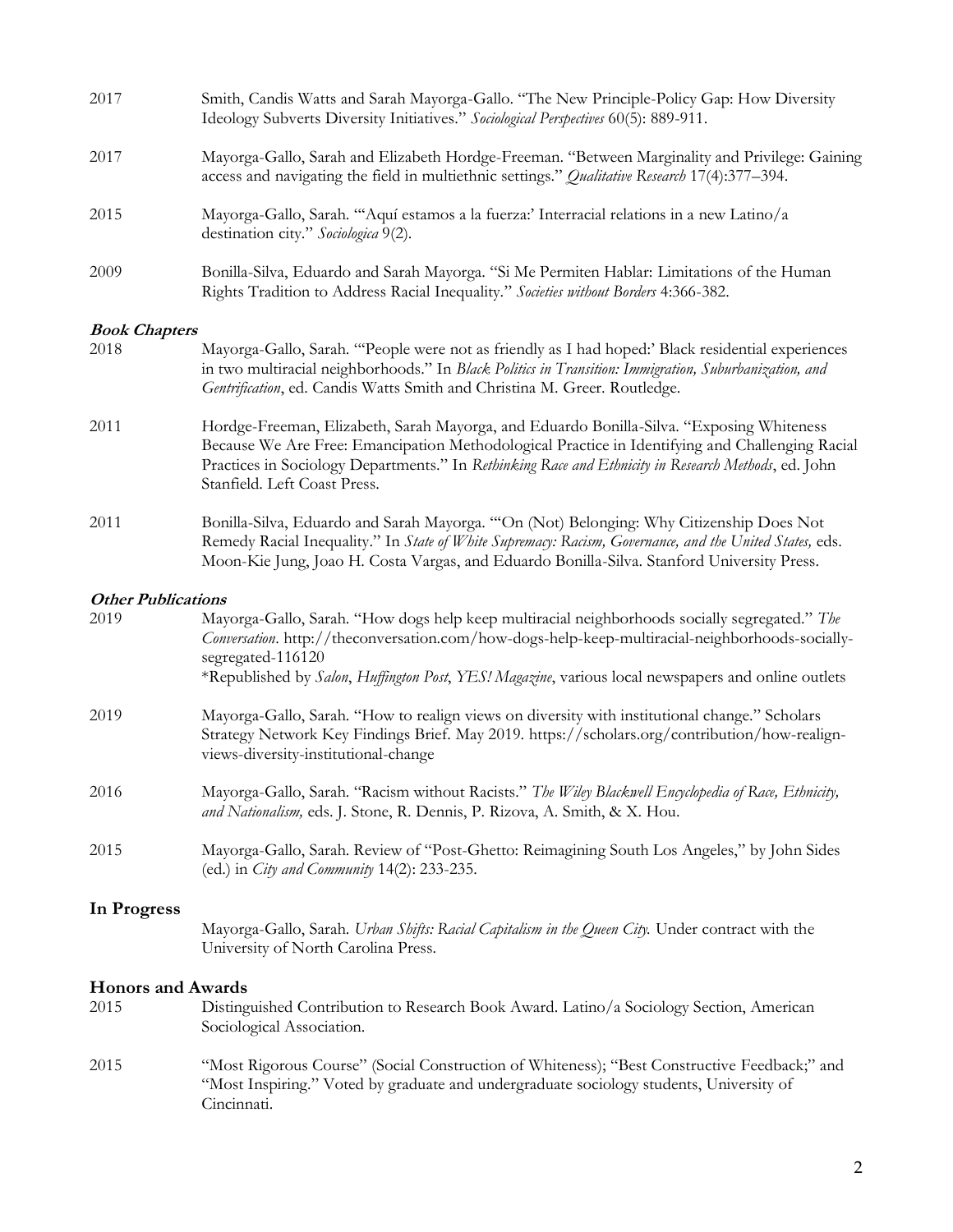# 2014 Staff Pick for Best Academic Book/Article, Tropics of Meta.

### **Fellowships and Grants**

| 2016      | Social Action Award. Sociologists for Women in Society.                                  |
|-----------|------------------------------------------------------------------------------------------|
| 2016-2017 | Center Fellow. Charles Phelps Taft Research Center, University of Cincinnati. (declined) |
| 2015      | Third Century Faculty Research Fellowship. University of Cincinnati.                     |
| 2015      | Faculty Research Support Grant. Charles Phelps Taft Research Center.                     |
| 2015      | Faculty Summer Research Fellowship. Charles Phelps Taft Research Center.                 |
| 2014-2015 | The Cincinnati Project Faculty Research Grant. Kunz Center for Social Research.          |
| 2014-2015 | Faculty Seed Grant. UC LEAF Grant Program.                                               |
| 2011-2012 | Doctoral Dissertation Improvement Grant. National Science Foundation.                    |
| 2011-2012 | Racial/Ethnic Minority Graduate Scholarship. Society for the Study of Social Problems.   |

# **Invited Talks**

| 2019 | "How whiteness shapes multiracial spaces: Lessons from Behind the White Picket Fence."<br>Contemporary Studies of Race and Ethnicity (CSRE) Workshop, Harvard University. Cambridge,<br>MA.                                                                       |
|------|-------------------------------------------------------------------------------------------------------------------------------------------------------------------------------------------------------------------------------------------------------------------|
| 2017 | "From Redlining to Diversity Ideology: How Racial Inequality Shapes our Neighborhoods."<br>Unitarian Universalist Area Church at First Parish. Sherborn, MA.                                                                                                      |
| 2017 | "How whiteness shapes multiracial spaces: Lessons from Behind the White Picket Fence." Center for<br>Diversity Education Series, University of North Carolina-Asheville. Asheville, NC.                                                                           |
| 2017 | "Racial Violence, Racial Covenants, and Redlining: The Roots of Continued Racial Inequality."<br>Beyond Black and White: Prioritizing Race and Racial Formation in the Study of American Life,<br>Past and Present, JFK Library Summer Institute. Boston, MA.     |
| 2016 | "Whose Best Friend? Dogs as the ground for racial boundary maintenance in a multiethnic<br>neighborhood." Urban Inequality Workshop, Boston University Department of Sociology. Boston,<br>MA.                                                                    |
| 2016 | "Whose Best Friend? Dogs as the ground for racial boundary maintenance in a multiethnic<br>neighborhood." Race Workshop, Duke University Department of Sociology. Durham, NC.                                                                                     |
| 2015 | "Views from Behind the White Picket Fence: Diversity and Racial Inequality in a Multiethnic<br>Neighborhood." Department of Psychiatry Grand Rounds, Allegheny General Hospital.<br>Pittsburgh, PA.                                                               |
| 2018 | <b>Invited Conference Presentations</b><br>"On white fragility and white-passing Latinxs," White fragility, White tears: Managing White Emotions in<br>Critical Discussions of Race Panel, American Sociological Association Annual Meeting. Philadelphia,<br>PA. |

2018 Panelist for *Interpreting Race: Trends, Dilemmas, and New Directions* Panel. SSSI's The Roots and Branches of Interpretive Sociology Conference. Philadelphia, PA.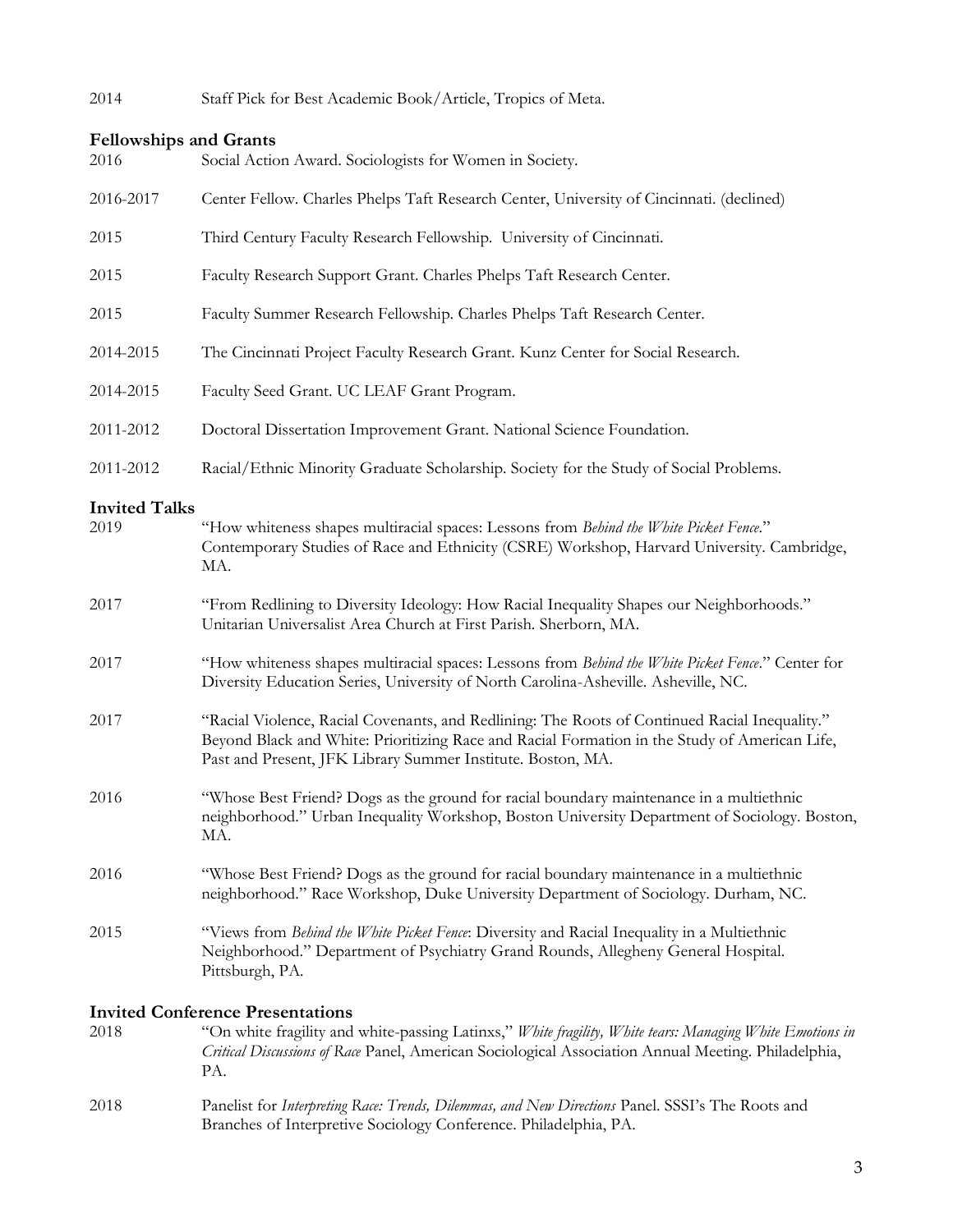| 2018 | Critic, Author Meets Critic: Poison in the Ivy: Race Relations and the Reproduction of Inequality on Elite<br>College Campuses by W. Carson Byrd. Southern Sociological Society Annual Meeting. New Orleans,<br>LA.                                      |
|------|----------------------------------------------------------------------------------------------------------------------------------------------------------------------------------------------------------------------------------------------------------|
| 2017 | "Behind the White Picket Fence: Power and Privilege in a Multiethnic Neighborhood." Advances in<br>Urban Ethnography Panel, American Sociological Association Annual Meeting. Montreal, Canada.                                                          |
| 2016 | Panelist for Jamaica Plain PorchFest: From Public to Activist Sociology through Place-Based Arts. Sociologists<br>for Women in Society Winter Meeting. Memphis, TN.                                                                                      |
| 2014 | "Reflections from 'Behind the White Picket Fence."' Previous Minority Scholarship Award Winners: The<br>Ins and Outs of doing Scholar Activism Panel, Society for the Study of Social Problems Annual Meeting.<br>San Francisco, CA.                     |
| 2014 | "Whiteness and Diversity in the New South: A Durham, North Carolina Study." Race, Ethnicity, and<br>Uneven Development: Emerging Issues in the 21st Century Southern City Panel, American Sociological<br>Association Annual Meeting. San Francisco, CA. |
| 2013 | "Facilitating Community Partner and Student Relationships." Best Practices for Mentoring Undergraduate<br>Research Panel, Southern Sociological Society Annual Meeting. Atlanta, GA.                                                                     |
|      | <b>Conference Presentations</b>                                                                                                                                                                                                                          |
| 2017 | "Diversity as ideology in the contemporary US." Critical Race Conference, University of<br>Tennessee-Knoxville. Knoxville, TN.                                                                                                                           |
| 2016 | Author Meets Critics session: Behind the White Picket Fence: Power and Privilege in a Multiethnic<br>Neighborhood. Southern Sociological Society Annual Meeting. Atlanta, GA.                                                                            |
| 2015 | "Solving the Wrong Problem: Reframing the Relationship between Spatial Proximity and Racial<br>Inequality." American Sociological Association Annual Meeting. Chicago, IL.                                                                               |
| 2015 | "Diversity as Ideology in Multiethnic Spaces." Junior Theorists Symposium, American Sociological<br>Association's Theory Section. Chicago, IL.                                                                                                           |
| 2015 | "I got to know what she's about': Cross-race Friendships in a Midwest Neighborhood."<br>Sociologists for Women in Society Winter Meeting. Washington, DC.                                                                                                |
| 2014 | "Now what do they mean by that?' Diverse Meanings in a Multiethnic Neighborhood." Royal<br>Geographic Society with the Institute of British Geographers Annual International Conference.<br>London, England.                                             |
| 2014 | "Diversity Ideology and Its Limitations: Discussions of Race and Gender in a Multiethnic<br>Neighborhood." Sociologists for Women in Society Winter Meeting. Nashville, TN.                                                                              |
| 2013 | "Interracial Relationships in a Multiethnic Neighborhood." North Central Sociological Association<br>Annual Meeting. Indianapolis, IN.                                                                                                                   |
| 2013 | "Studying Power as a Presumed Insider." Sociologists for Women in Society Winter Meeting. Santa<br>Ana Pueblo, NM.                                                                                                                                       |
| 2012 | "White codes and de facto segregation." Society for the Study of Social Problems Annual Meeting.<br>Denver, CO.                                                                                                                                          |
|      |                                                                                                                                                                                                                                                          |

# **Campus Talks**

2019 "Dogs and Public Space." Guest Lecture: Urban Sociology. University of Massachusetts Boston.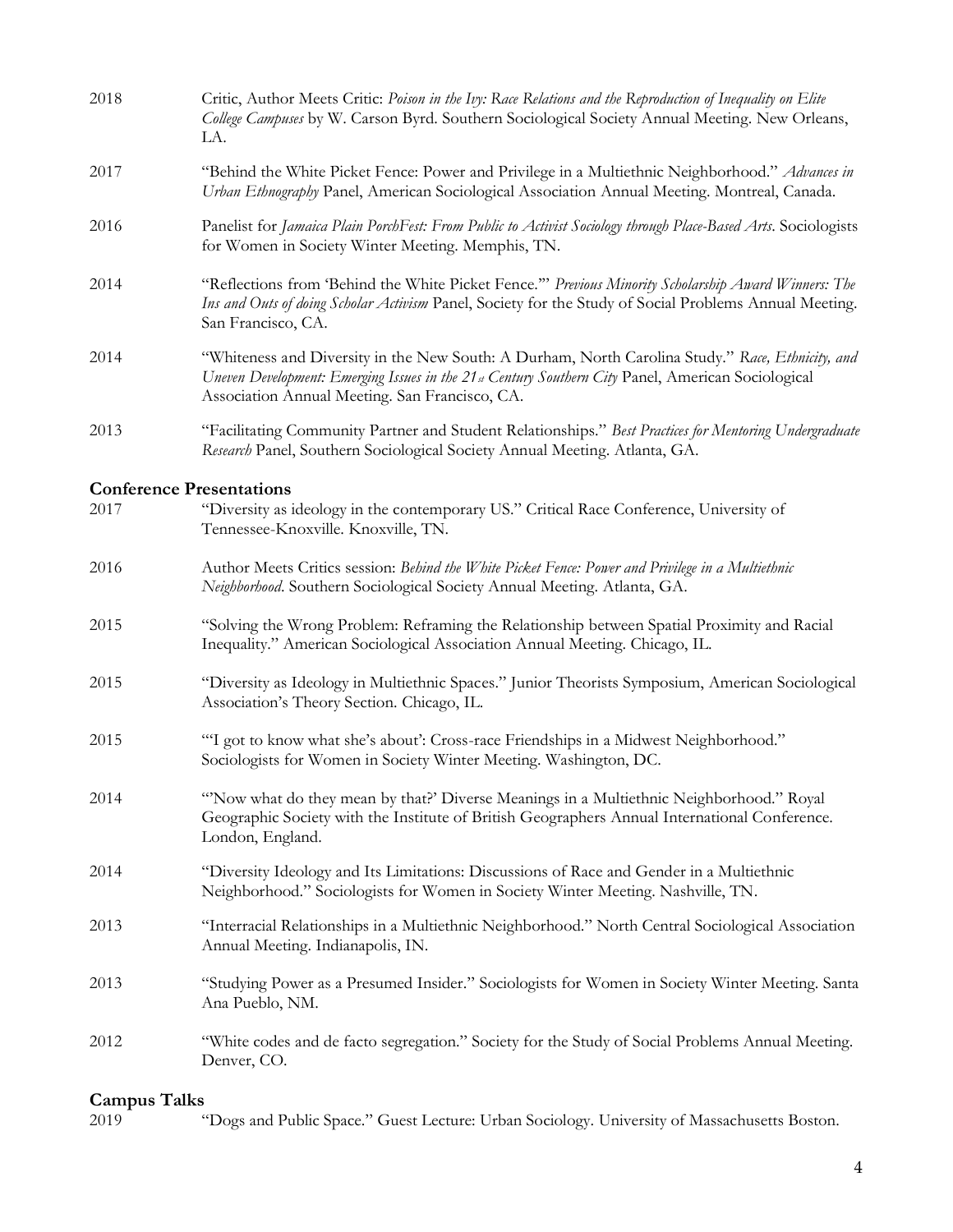| 2019 | "Dogs and Public Space." Guest Lecture: Senior Seminar in Sociology. University of Massachusetts<br>Boston.                                                                                   |
|------|-----------------------------------------------------------------------------------------------------------------------------------------------------------------------------------------------|
| 2018 | "Disrupting White Supremacy: Planting Seeds of Change." Solidarity in Action Teach In, University<br>of Massachusetts Boston, with Keira O'Donovan & Ryan Parigoris.                          |
| 2018 | "Disrupting White Supremacy: Understanding the Roots." Solidarity in Action Teach In, University<br>of Massachusetts Boston, with Keira O'Donovan & Ryan Parigoris.                           |
| 2018 | "Behind the White Picket Fence." Guest Lecture: Foundations of Transnational, Cultural, and<br>Community Studies. University of Massachusetts Boston.                                         |
| 2018 | "Conducting Qualitative Research." Guest Lecture: Foundations of Applied Sociology. University<br>of Massachusetts Boston.                                                                    |
| 2017 | "Researcher Positionality." Guest Lecture: Qualitative Methods and Field Research. University of<br>Massachusetts Boston.                                                                     |
| 2017 | "Conducting Qualitative Research." Guest Lecture: Foundations of Applied Sociology. University<br>of Massachusetts Boston.                                                                    |
| 2016 | "Researcher Positionality." Guest Lecture: Qualitative Methods and Field Research. University of<br>Massachusetts Boston.                                                                     |
| 2016 | "Behind the White Picket Fence: Power and Privilege in a Multiethnic Neighborhood." Inclusive<br>Excellence Workshop, University of Cincinnati Office of Diversity and Inclusion.             |
| 2016 | "Interrogating Integration: Interracial relations and inequity in two Cincinnati neighborhoods." The<br>Cincinnati Project Symposium, Kunz Center for Social Research. Cincinnati, OH.        |
| 2015 | "Views from Behind the White Picket Fence: Diversity and Racial Inequality in a Multiethnic<br>Neighborhood." Lightning Talks on Race and Racial Conflict, UC LEAF, University of Cincinnati. |
| 2014 | "That's the way it is:' Race, housing tenure, and inequality in Durham and Cincinnati." The<br>Cincinnati Project Symposium, Kunz Center for Social Research. Cincinnati, OH.                 |
| 2013 | "Between Privilege and Marginality: Gaining Entrée and Navigating the Field in a Multiethnic<br>Setting." Kunz Center Urban/Race Workshop, University of Cincinnati.                          |
| 2012 | "Latino/a Migrants in Durham, North Carolina." Guest Lecture: Anthropology of International<br>Migration/Global Trends in International Migration, University of Cincinnati.                  |

### **Courses Taught**

**Undergraduate**

Introduction to Sociology Sociology in Boston Survey of Sociological Theory Racial and Ethnic Relations Race, Gender, and Sexuality in the Media Urban Sociology **Graduate**

Contemporary Social Theory Sociology of Race and Racism Social Construction of Whiteness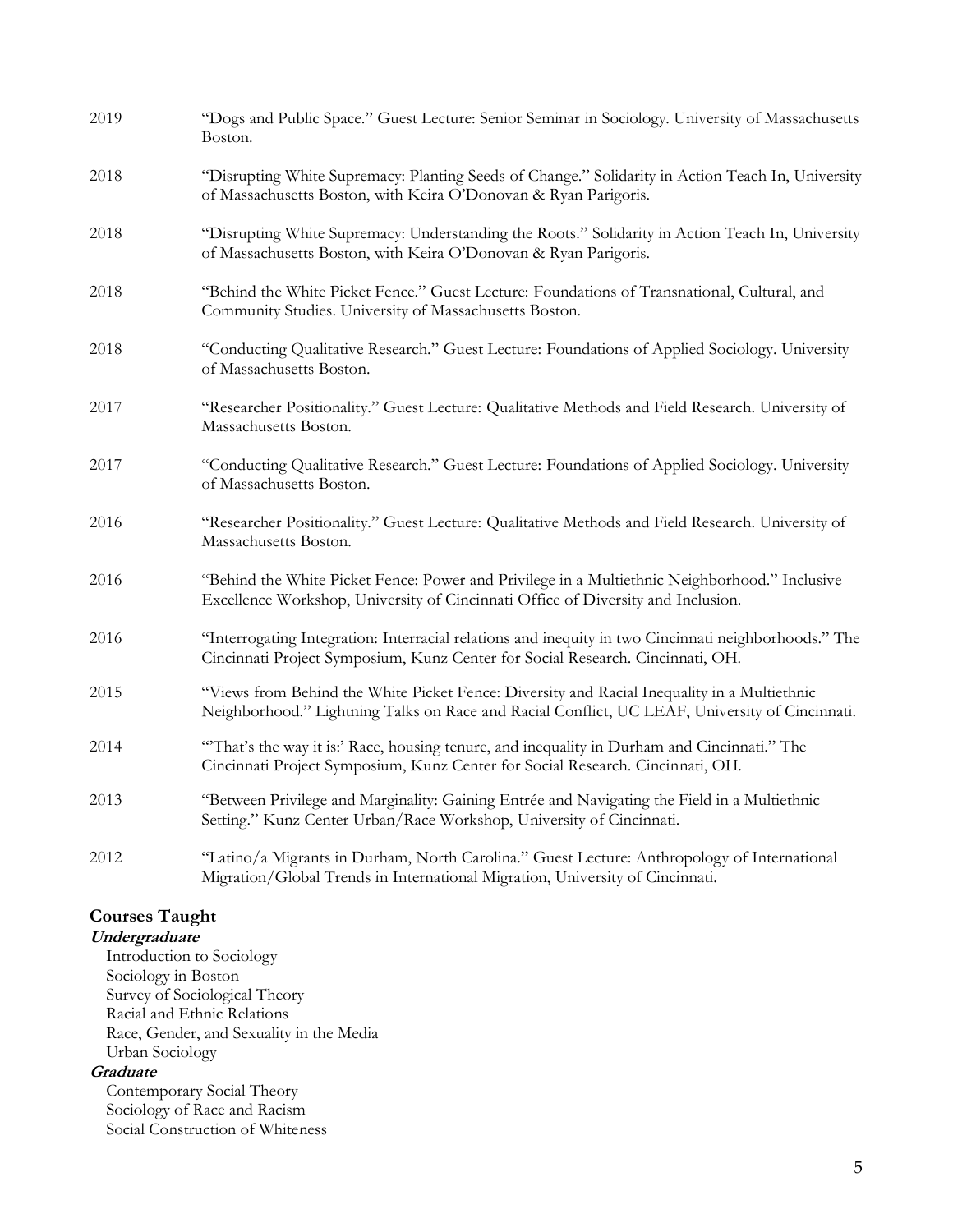Urban Structure and Change

### **Professional Service**

| 2018-2021   | Editorial Board Member, Sociology of Race and Ethnicity                                      |
|-------------|----------------------------------------------------------------------------------------------|
| 2020        | Member, Lynd Award for Lifetime Achievement Committee, Community and Urban Sociology         |
|             | Section, American Sociological Association                                                   |
| 2020        | Member, Founder's Award Committee, Section on Racial and Ethnic Minorities, American         |
|             | Sociological Association                                                                     |
| 2019-2020   | Ex-Officio Member, Publications Committee, Section on Racial and Ethnic Minorities, American |
|             | Sociological Association                                                                     |
| 2018 & 2019 | Chair, Oliver Cromwell Cox Article Award Committee, Section on Racial and Ethnic Minorities, |
|             | American Sociological Association                                                            |
| 2017-2020   | Council Member, Section on Racial and Ethnic Minorities, American Sociological Association   |
| 2017-2020   | Editorial Board Member, Sociological Focus                                                   |
| 2016        | Chow-Green Women of Color Dissertation Award Committee Member, Sociologists for Women        |
|             | in Society                                                                                   |
| 2016        | Chair, Distinguished Contribution to Research Book Award Committee, American Sociological    |
|             | Association's Latino/a Sociology Section                                                     |
| 2015-2016   | Planning Committee Member, 2016 Sociologists for Women in Society Winter Meeting             |
| 2015-2016   | Mentor, Race, Gender, and Class Section Mentoring Program, American Sociological Association |
| 2013-2016   | Sister to Sister Committee Member, Sociologists for Women in Society                         |
| 2015        | James E. Blackwell Graduate Student Paper Award Committee Member, Section for Racial and     |
|             | Ethnic Minorities, American Sociological Association                                         |

Reviewer for *American Behavioral Scientist*, *American Journal of Sociology, American Quarterly, American Sociological Review, Built Environment, City and Community, Discourse and Society*, *Human Organization*, *Journal of Politics,* National Science Foundation, University of North Carolina Press, *Social Currents*, *Social Problems*, *Sociological Focus, Sociological Forum, Sociological Inquiry, Sociological Spectrum, Sociology of Education, Sociology of Race and Ethnicity*

### **Department and University Service**

| 2016-2020  | Sociology Department Graduate Program Committee Member, University of Massachusetts                   |
|------------|-------------------------------------------------------------------------------------------------------|
|            | <b>Boston</b>                                                                                         |
| 2018-2020, | Sociology Program Committee, University of Massachusetts Boston                                       |
| 2016       |                                                                                                       |
| 2018-2019  | College of Liberal Arts Councilor, Faculty Council, University of Massachusetts Boston                |
| 2018-2019  | Honors College Mentor, University of Massachusetts Boston                                             |
| 2018-2019  | Research Intensive Semester Committee Member, University of Massachusetts Boston                      |
| 2018       | Organizing Committee Member, Solidarity in Action: Resisting Systemic Oppression Teach In, University |
|            | of Massachusetts Boston                                                                               |
| 2018       | Faculty Mentor, UMass Boston-Social Science Research Council's Transdisciplinary Dissertation         |
|            | Proposal Development Program Summer Institute, University of Massachusetts Boston                     |
| 2018       | Organizing Committee Member, Wake Up, Rise Up: Resisting Systemic Oppression Teach In, University     |
|            | of Massachusetts Boston                                                                               |
| 2018       | Strategic Planning Committee Member, Sustainable Solutions Lab, University of Massachusetts           |
|            | Boston                                                                                                |
| 2017-2018  | Executive Committee Member, Sociology Department, University of Massachusetts Boston                  |
| 2016-2017  | Social Theory Forum Committee Member, Sociology Department, University of Massachusetts               |
|            | <b>Boston</b>                                                                                         |
| 2014-2016  | UC Leaf Diversity Committee Member, University of Cincinnati                                          |
| 2014-2015  | Chair, Sociology Department Preliminary Exam Committee, University of Cincinnati                      |
| 2014-2015  | Chair, Sociology Department Colloquium Committee, University of Cincinnati                            |
| 2013-2014  | Institutional Review Board Member, University of Cincinnati                                           |
| 2012-2014  | Sociology Department Preliminary Exam Committee Member, University of Cincinnati                      |
| 2012-2014  | Sociology Department Colloquium Committee Member, University of Cincinnati                            |